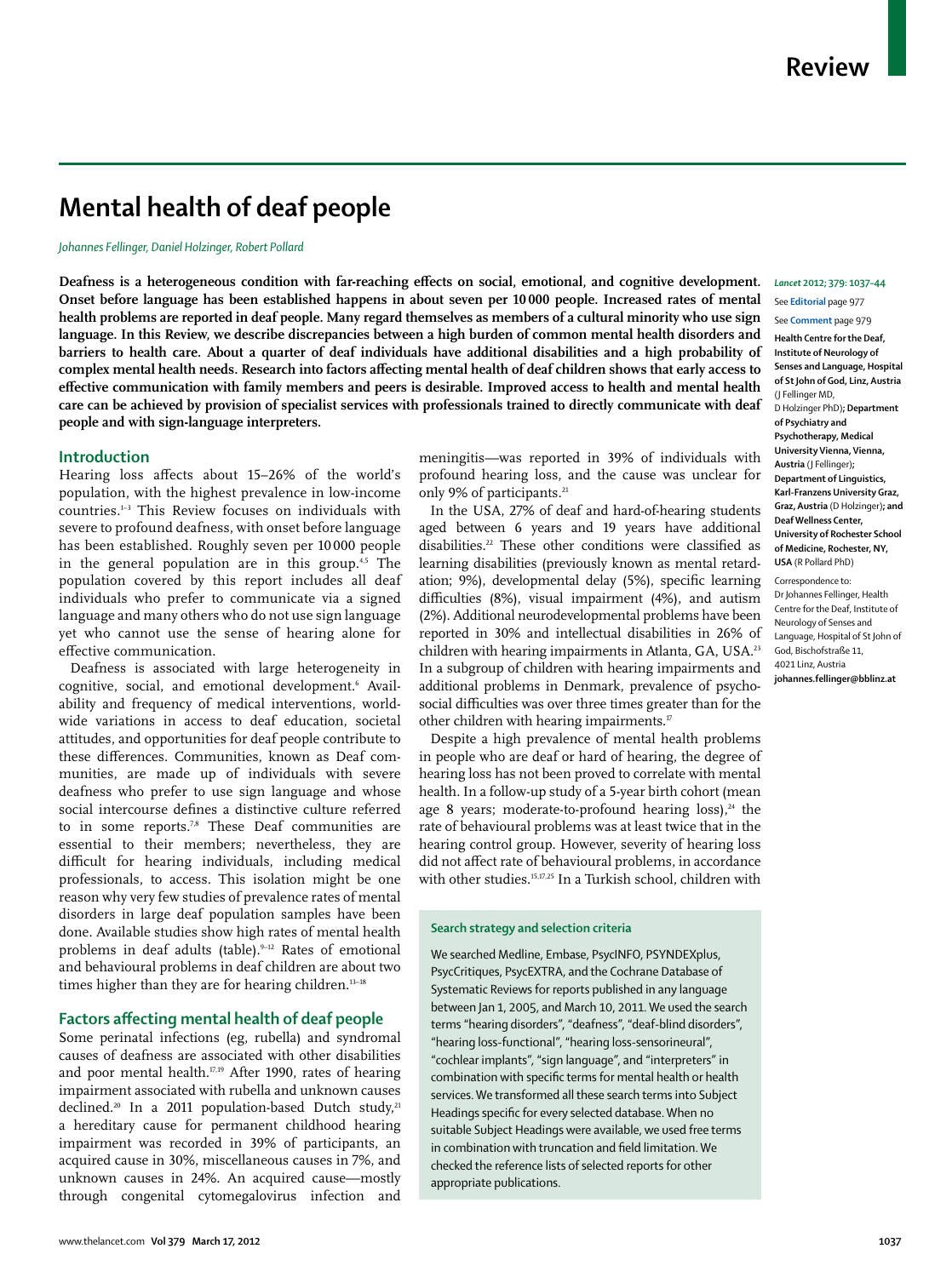|                                     | Participants                                                          | Methods                                                                                                           | <b>Comparison groups</b>                                                                                                                                                 | <b>Results</b>                                                                                                                                                                                                                                                                                                                           |
|-------------------------------------|-----------------------------------------------------------------------|-------------------------------------------------------------------------------------------------------------------|--------------------------------------------------------------------------------------------------------------------------------------------------------------------------|------------------------------------------------------------------------------------------------------------------------------------------------------------------------------------------------------------------------------------------------------------------------------------------------------------------------------------------|
| Bridgeman<br>et al<br>$(2000)^9$    | 198 members of the deaf<br>community in New Zealand                   | GHQ-12; BASIS-32;<br>sign-language videos;<br>interviews                                                          | GHQ-12 scores in a sample of British deaf<br>people (n=97); BASIS-32 scores in a<br>hearing group from New Zealand                                                       | GHQ-12 mean 4.82 (SD 2.57) in deaf participants versus 4.78 (SD 2.95)<br>in control group; 18-25% of deaf participants above the mean<br>BASIS-32 score of New Zealand hearing mental health client groups                                                                                                                               |
| de Graaf<br>et al<br>$(2002)^{10}$  | 308 prelingual deaf adults;<br>211 postlingual deaf adults            | GHQ-12; face-to-face<br>interviews                                                                                | GHQ-12 scores in men and women from<br>the general Dutch population (n=7076)                                                                                             | GHQ-12 total scores of two or higher were reported in: 32-4% of<br>prelingual deaf women, 27.1% of prelingual deaf men, 43.2% of<br>postlingual deaf women, and 27.7% of postlingual deaf men, versus<br>26.6% of women and 22.0% of men in the comparison group                                                                         |
| Fellinger<br>et al<br>$(2005)^{11}$ | 236 adult members of the<br>deaf community in Upper<br>Austria        | GHQ-12; BSI; WHOQUOL-BREF;<br>sign-language versions of the<br>instruments in computerised<br>self administration | GHQ-12 scores in a sample of Austrian<br>general population (n=1408); normative<br>data for German-speaking population for<br>BSI (n=600) and WHOQUOL-BREF<br>$(n=2050)$ | GHQ-12 mean 4.38 (SD 2.53) in deaf participants (women had a mean<br>score of 5.04 and men 3.86) versus 1.16 (SD 2.10) in comparison<br>group; significantly more mental health problems (p<0.01) in deaf<br>participants than in comparison group in BSI and all WHOQUOL-BREF<br>measures, except in the domain of social relationships |
| Kvam et al<br>$(2007)^{12}$         | 431 deaf adults, mainly<br>members of the Deaf<br>community in Norway | Three items of the Hopkins<br>symptom checklist assessed<br>with written questionnaires<br>sent by post           | Participants in North-Trøndelag Health<br>study (n=42 815)                                                                                                               | Significantly (p<0.001) more mental health problems for each item in<br>the deaf than in control group                                                                                                                                                                                                                                   |

GHQ-12, BASIS-32, and BSI are instruments that detect mental health problems and psycihatric illness by questionnaires; scores increase with number of symptoms. WHOQUOL-BREF is a quality-of-life questionnaire; scores increase with quality of life. GHQ-12=12 item General Health Questionnaire. BASIS-32=32 item Behavior and Symptom Identification Scale. BSI=Brief Symptom Inventory. WHOQUOL-BREF=World Health Organisation's Brief Quality of Life questionnaire.

*Table:* **Studies of prevalence rates of mental health problems in deaf adult populations**

slight hearing impairments had much better psychosocial adjustment than did those with profound hearing loss.<sup>26</sup>

The absence of early auditory stimulation and delay in acquiring language seems to affect neurocognitive processing domains, such as auditory and visual working memory, attention, and inhibition.<sup>27</sup> Therefore, early access to auditory and linguistic experience is essential for development of spoken language, as well as cognitive and emotional control, planning, and organisation.<sup>28,29</sup>

Cochlear implants substantially improve mental distress and quality of life (QoL) in people with postlingually acquired profound hearing loss, and they are associated with speech perception and speech-production measures. However, no studies have focused on mental health in prelingually deaf people who received implants as adults.<sup>30,31</sup> Speech discrimination after cochlear implantation substantially decreases with increased age at implantation.<sup>32</sup>

Cochlear implants for deaf children are used widely in some countries but rarely in others. Studies examining this issue differ in terms of age at cochlear implantation, time of study, duration of implant use, and additional disabilities. Because these variables are strongly associated with language abilities, study participants have very different degrees of language skills. Some investigators reported that children aged 4–7 years with cochlear implants had overall QoL measures similar to those of their hearing peers.<sup>33</sup> A group of Finnish children aged 5 years had high satisfaction 2–3 years after implantation, with improved social relationships, communication, general functioning, and self-reliance.<sup>34</sup> In a cross-sectional study of 138 implanted children aged 4–16 years,<sup>35</sup> the youngest group (aged 4–7 years) rated their QoL, friends, and self-image significantly more positively than did older children and adolescents. Another investigation<sup>36</sup> compared parental ratings of 164 children who had received a cochlear implant at a mean age of 4 years with those of 2169 children with normal hearing, and showed that the implant group scored equally or better on matters of self-esteem and social wellbeing.

Teachers in schools for deaf children rated three groups of children (mean age 12·8 years) as profoundly deaf, hard of hearing, or with cochlear implants.<sup>17</sup> They reported no differences in psychosocial wellbeing between the groups, but overall prevalence of psychosocial difficulties was almost four times greater than in a group of hearing children. The mean age of implant surgery was high  $(6.1 \text{ years})$ , and children in mainstream schools were not included.<sup>17</sup>

Despite varying results, cochlear implantation has positive effects on overall psychosocial wellbeing for many deaf children. Usually these effects are associated with improved speech perception and thus increased language proficiency. However, as far as we are aware, no representative studies have been done into longterm outcomes of childhood implantation in adolescence and adulthood on the basis of reports from the patients themselves.

A high percentage of people with prelingual, severe-toprofound deafness are highly deficient in spoken, heard, written, and even signed languages. Severely and profoundly deaf children learn vocabulary at about half the rate of hearing children.<sup>37</sup> As a result, their vocabulary in adulthood is roughly half that of people with normal hearing. Deaf students aged 18–19 years read at a level commensurate with the average 8–9-year-old hearing student.<sup>38,39</sup> Only about half of individuals who have received a cochlear implant at an early age reach spokenlanguage levels that are comparable with those of people with normal hearing.<sup>40</sup> Of deaf children who use sign language, many who have had late access to it or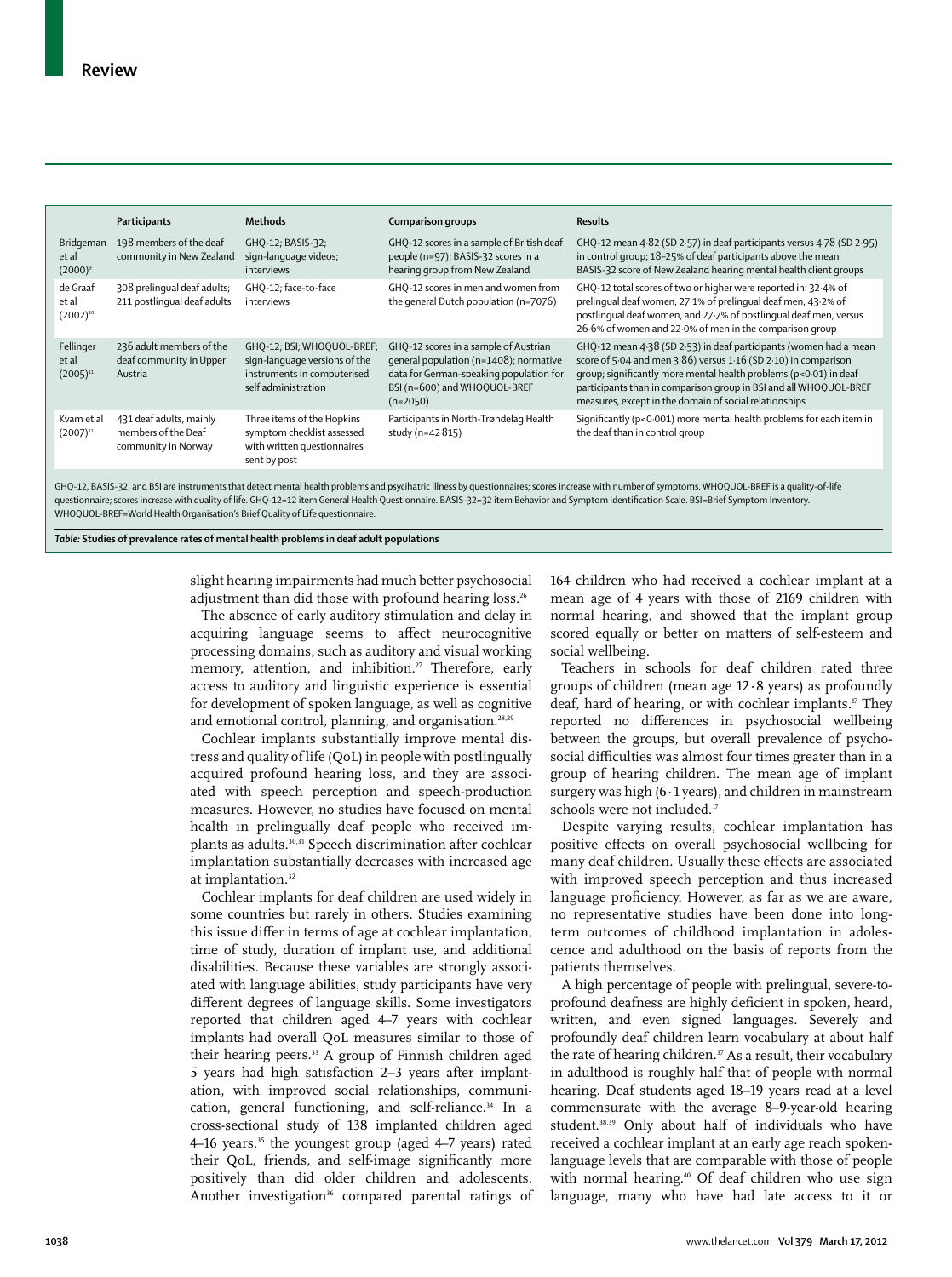insufficient sign-language models at school have only a restricted use.41 In a specialised psychiatric unit, 75% of a sample of deaf inpatients were not fluent communicators in either sign or spoken language.<sup>42</sup>

Constrained language development contributes to behavioural problems in moderately to profoundly deaf children, and research shows that poor sign-language and oral ability is related to psychosocial difficulties.<sup>17,24</sup> When the level of signed or spoken language abilities is high, psychosocial difficulties were recorded to be no more frequent than for children with normal hearing. These findings draw attention to the importance of communication for the psychosocial wellbeing of deaf children, independent of modality of communication or degree of hearing loss.<sup>26,43</sup>

The language and communication environment of the family is a crucial variable affecting psychosocial wellbeing of deaf children. Deaf children who cannot make themselves understood in the family are four times more likely to be affected by mental health disorders than are those from families who successfully communicate, and they are victims of maltreatment at school.<sup>16</sup> Deaf and hearing-impaired children from families in which early communication is good are likely to develop rich psychological resources and perceived QoL.44 Emotional availability and maternal sensitivity have often been investigated as correlates of beneficial developmental context for infants. Emotional availability relates to the expression of emotions by carer and infant and the responsiveness of each to the other's emotional content.45 The relation between emotional availability and language development is important in young children with hearing impairment and is stronger than it is in those with normal hearing.<sup>46</sup> Stress levels in families with a child with hearing loss are affected particularly by substantial language delay and additional disabilities; parents who are less stressed have children with better socioemotional development.<sup>47</sup>

Deaf students attending mainstream schools have fewer psychosocial difficulties than do those at special schools in some studies.<sup>14,48</sup> However, no differences were reported in a representative sample of deaf and hard-ofhearing children in mainstream and special school settings in Austria.<sup>41</sup> These contradictory findings might be attributable to the fact that choice of school setting is affected by a child's characteristics and that the school setting might provide access to peers and specialist support. The occurrence of mental disorders in deaf children is significantly related to adverse experiences at school.<sup>16</sup> In adolescence, level of language—whether signed or spoken—used with others at school is associated with peer relationship difficulties.<sup>41</sup>

In late adolescence and adulthood, social environment continues to be important. Involvement with a Deaf community contributes positively to self-esteem and social relationships.<sup>49</sup> Members of the Deaf community reported no difference in the QoL dimension of social relationships compared with samples from the general population, which contrasts with members of the hard-of-hearing community.<sup>50</sup> Additionally, studies of income and employment show adverse circumstances for deaf people.<sup>51,52</sup>

Childhood adversities have strong associations with mental health disorders throughout life, and children with disabilities are frequently victims of abuse.<sup>53-55</sup> In a large Norwegian deaf population, rates of sexual abuse were twice as high for girls, and three times higher for boys, than they were in a Norwegian comparison group.<sup>56</sup> Intercourse during childhood was four times more frequent in the deaf group than in controls. 44% of victims had one or more hearing perpetrators, 41% had deaf perpetrators, and 15% were abused by both deaf and hearing people. Half of the victims reported that they were abused through a connection with a boarding school for the deaf, even when they lived with their families.<sup>56</sup> High rates of partner violence suggest that abuse can continue into adulthood.<sup>57</sup> Additionally, children with profound hearing impairments are more likely to be physically disciplined than are children with normal hearing.<sup>58</sup>

# **Specific mental health disorders in deaf people**

Although no reports exist of incidence rates of specific mental illnesses in large adult deaf population samples based on usual epidemiological methods, published work suggests that deaf people do not have a specific psychopathology and that mental health problems in deaf populations are mostly common mental disorders. In a study of the Austrian deaf community,<sup>11</sup> individuals had raised scores on all the symptom scales, with scores for anxiety and somatisation higher in women than in men (table), but the sexes had similar amounts of paranoid ideation, depression, and interpersonal sensitivity. General health questionnaire scores suggesting high mental distress were similar to those of the New Zealand deaf population.9 Two separate Norwegian postal surveys—one of the general population and one of the deaf population—used a shortened version of the Hopkins symptom checklist<sup>59</sup> to assess symptoms of depression and anxiety, and showed that deaf responders had more symptoms than did the general population.<sup>12</sup>

Investigators using a sign-language-based interview in Sweden noted that deaf older people had higher rates of depression and insomnia than did hearing individuals, but that QoL did not differ.<sup>60</sup> A study comparing individuals with prelingual-onset versus postlingualonset deafness<sup>10</sup> showed that those with postlingual deafness reported greater degrees of mental distress than did the other group (table). Mental distress was worse in individuals reporting more communication problems, lower self-esteem, and less acceptance of hearing loss than in others. Another investigation based on clinical interviews with parents showed that the rate of lifetime depression was 26% and point-prevalence was 13% in a representative sample of deaf schoolchildren (mean age 11 $\cdot$ 1 years, range 6 $\cdot$ 5-16).<sup>16</sup>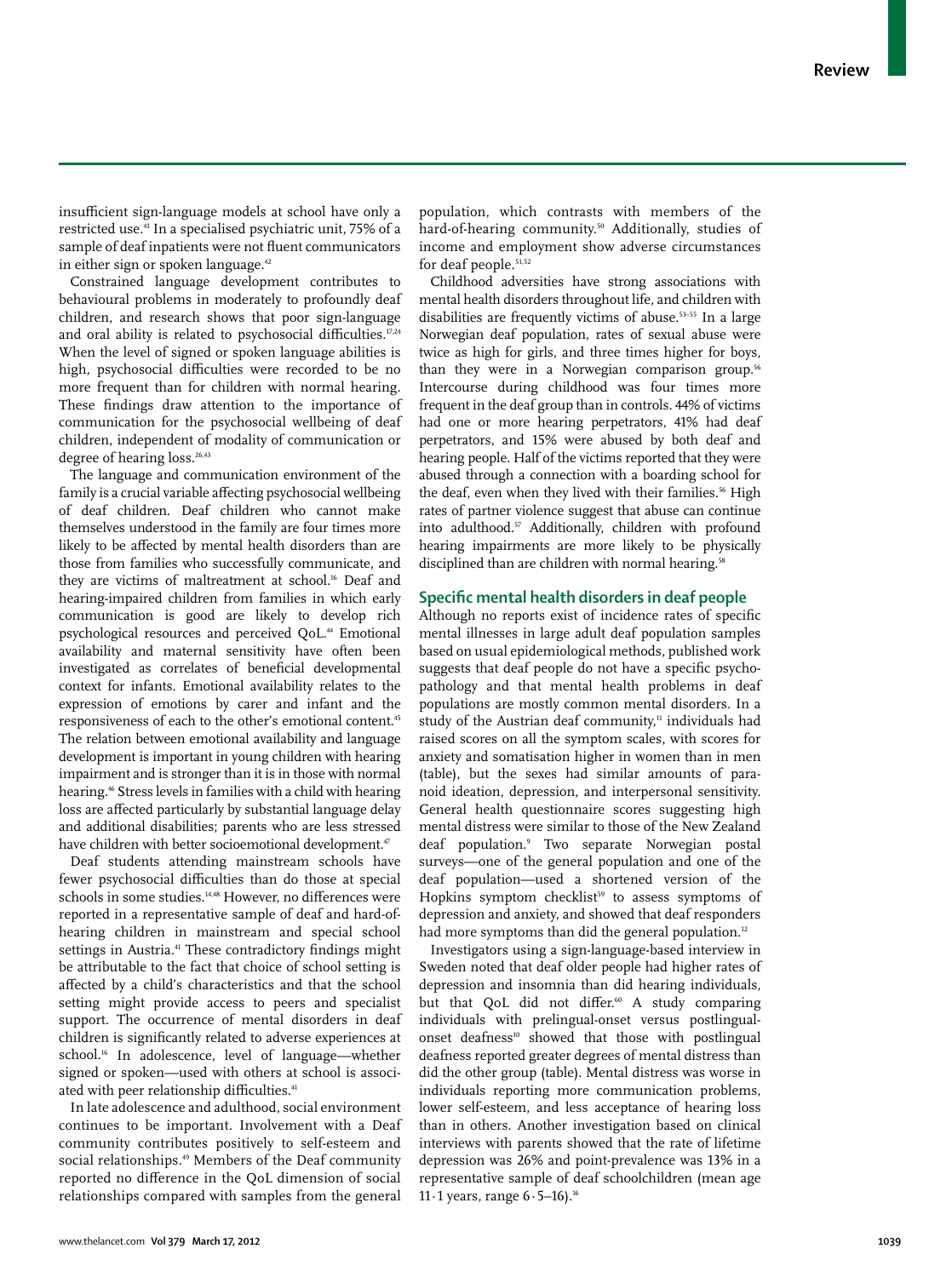Substance misuse could be at least as prevalent in deaf as in hearing individuals, although lower prevalence rates have been reported in psychiatric settings.<sup>61</sup> Researchers comparing 118 deaf and hard-of-hearing people in substance-misuse treatment programmes with more than 4000 hearing peers recorded that the deaf group began substance use at an earlier age and the misuse was of greater severity than in controls.<sup>61</sup>

Assigned diagnoses of deaf and hearing psychiatric inpatients differ greatly, with a much higher prevalence of impulse control disorders in deaf than in hearing individuals (23% *vs* 2%), and of both learning disabilities and pervasive developmental disorder (43% *vs* 3%), but a reduced frequency of personality disorder (17% *vs* 43%).<sup>62</sup> Although to our knowledge there are no data available for prevalence of externalising behaviour problems in adult deaf populations, findings in children indicate a link between poor spoken-language proficiency and impulsive behaviour.<sup>24,63</sup>

Reports of incidence and manifestation of psychosis in deaf people are controversial.<sup>64</sup> A prospective generalpopulation-based Dutch study showed that adults with hearing loss were three times more likely than those with full hearing to report having had psychotic symptoms at the end of 3 year follow-up. $65$  A large-scale replication study<sup>66</sup> in Greece that followed up more than 11000 newborn children at ages 7 years and 19 years established a significant association between hearing loss and selfreported psychotic symptoms at age 19 years. Hearing loss at 7 years was associated with about twice the frequency of self-reported psychotic symptoms at 19 years than in children without hearing loss.<sup>66</sup> In a prospective study,<sup>19</sup> people with prenatal rubella had a five times higher risk of psychotic illness than did controls from the

### *Panel 1:* **How to interact with deaf patients**

- Ask the patient about his or her preferred communicative approach. If it is sign language, collaborate with a signing professional or with a qualified interpreter.
- Engage the patient warmly and directly, with eye-contact as often and for as long as possible. Make it clear when focus needs to shift away—eg, to the computer.
- Be aware of the restricted effectiveness and fatigue of lip reading. Add clear visual elements to discourse—eg, gestures; writing notes; and use of simple, key words and grammar, drawings and many visual aids.
- When speaking, ensure that the patient has the best possible view of your face . Do not stand in front of a light source (eg, a window or lamp).
- When speaking, use simple language and short sentences. Speak at a natural speed and volume. Give clear, concrete examples, and avoid vague, general terms and jargon.
- Avoid simultaneous comments during examination of a deaf patient. Communicate first, then act.
- Accept that good communication with deaf patients takes more time than it does with hearing patients. Plan for long patient visits because of large communication and education needs.
- Check for comprehension. Ask the patient to summarise essential points. Do not ask a patient whether he or she understood, because nodding might not mean comprehension.

general population in New York state, USA. Psychotic symptoms in prelingually deaf people are sometimes misattributed but have patterns similar to those of hearing patients, such as formal thought disorders in sign language and auditory hallucinations that seem to relate to language and auditory experiences but do not have so-called sound qualities.<sup>67,68</sup>

The prevalence of autism in people who are deaf or hard of hearing is significantly higher than in hearing individuals, and varies from about 2% to 4%.<sup>22,69</sup> Hearing loss can confound the diagnosis of autism, and vice versa, because of overlapping characteristics, such as language delay, difficulties in social relationships, or ritualistic behaviours.

# **Management and treatment**

Deaf patients report fear, mistrust, and frustration in health-care settings.<sup>70</sup> They appreciate efforts from care providers to improve communication (panel 1), provision of medically skilled interpreter services, and especially providers who know sign language.<sup>70,71</sup> Enhanced communication with deaf patients results in improved patient compliance with medical recommendation.72 Possible limitations in access to health information for members of the Deaf community should be taken into account.<sup>73</sup> About a third of highly educated deaf adults scored only at the level of schoolchildren aged  $14-15$  years for health literacy.<sup>74</sup> Effective working relationships with signing professionals or with interpreters greatly enhance medical practice with deaf people.71,75 Deaf patients with access to interpreters use more preventive services and receive more psychiatric and substance-misuse counselling than do deaf patients who rely on note-writing with physicians.<sup>72</sup>

Assessment of language use, communicative behaviour, and cognitive functioning is crucial to avoid misdiagnosis of mental state (panel 2). Because these dimensions are greatly affected by prelingual hearing loss, mental-state examination is difficult, especially for clinicians who have not met healthy deaf people and do not have understanding of these patients' cultural backgrounds. When deaf patients have restricted language proficiency, differentiation between this proficiency and various mental or neurological disorders is important.<sup>76</sup>

Standard tests and mental health measures designed for and the normal range established for hearing people are often invalid when used with deaf individuals.<sup>77</sup> Several reports of adaptations and sign-language translations of standard mental health screening and research instruments, such as the General Health Questionnaire,78 show acceptable validity and reliability.79–83 Others have developed new measures directly in sign language, such as tests of verbal cognitive functions on the basis of samples from the deaf population.<sup>84,85</sup>

Investigators from several studies report disparities in access to and quality of mental health care for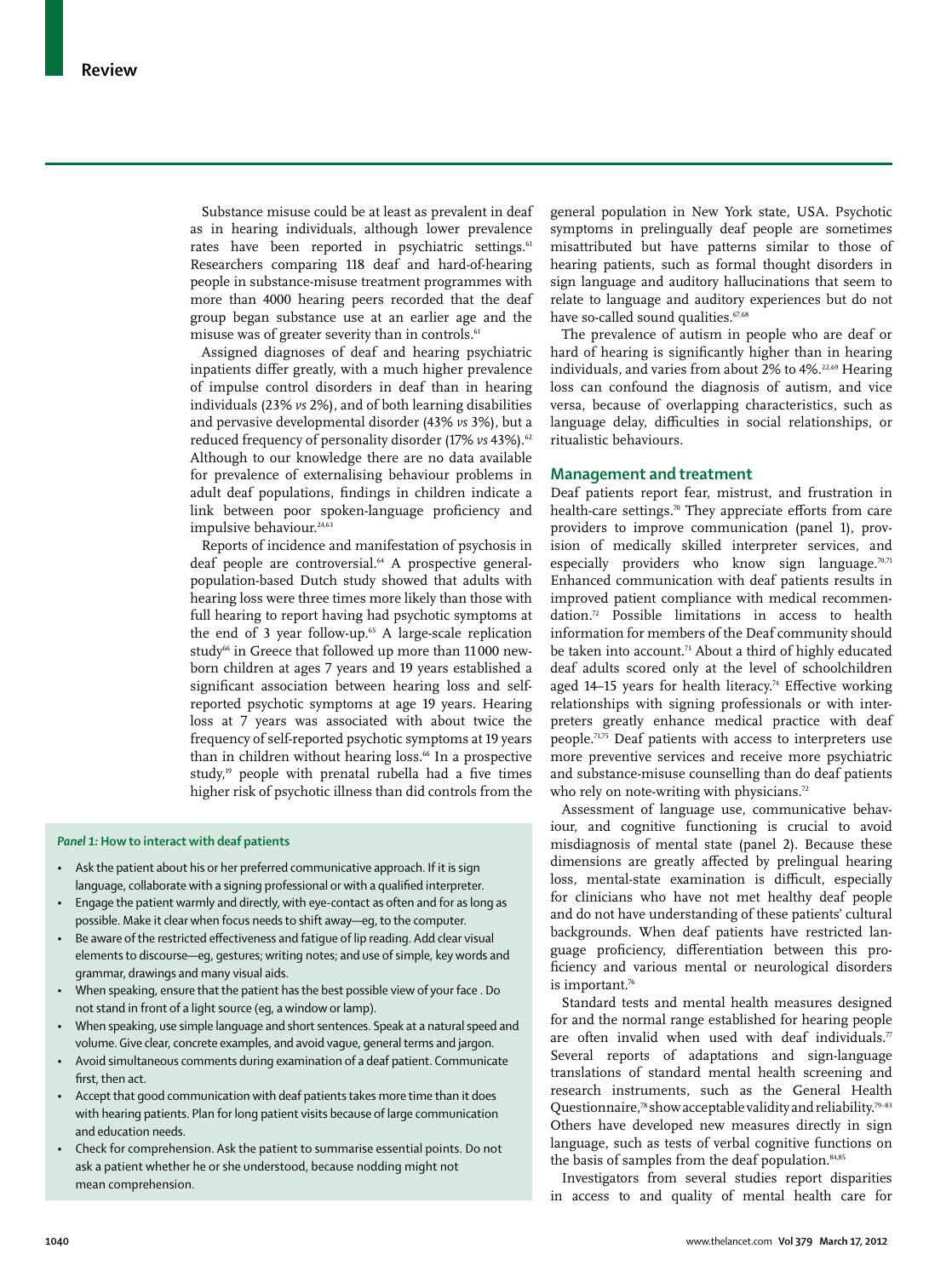deaf people, and substantial differences between deafspecialist versus non-specialist treatment programmes.<sup>86</sup> A report of a research project with community mental health teams in the UK who are responsible for the general population emphasises the need for intensive cooperation with specialist mental health services for deaf people.87 Despite being pleased with the effectiveness of specialist mental health services for deaf people, referrers point to difficulties in access.<sup>88</sup> Characteristics of deaf psychiatric inpatients differ from those of patients in samples from the general population. In deaf inpatient populations, psychotic disorders are less frequently reported than they are by early specialist services, but almost a third of deaf inpatients also have developmental disorders, with as many as two-thirds dysfluent in any language.42,89,90 Deaf individuals with mental illness need specialist services in forensic settings.<sup>91</sup>

Two reports of length of stay in specialist and general psychiatric inpatient programmes<sup>62,92</sup> showed that deaf adults were in hospital for twice as long as hearing patients were. This finding was attributed to factors other than actual clinical need, such as insufficient community-based services to allow discharge of deaf patients. The need for more specialist mental health services for deaf people in Florida, USA, is also addressed in a survey of deaf adults who showed an overwhelming preference to seek mental health services from signproficient clinicians. Young deaf people were slightly more open to working through interpreters than were the older individuals.<sup>93</sup>

An innovative approach is the integration of mental health services in primary-care outpatient clinics for deaf people in Austria.51 The distribution pattern of mental disorders shows that stress-related and somatoform disorders are more common in deaf people than in the general population.<sup>51</sup> Psychotherapeutic techniques adapted for use with deaf individuals are described for dialectical behaviour, solution-focused brief, constructionist, and cognitive-behavioural therapies.<sup>94-96</sup> Signing deaf patients seem reasonably satisfied with telemedicine, although staff need to be familiar with such technology to encourage broad adoption.<sup>97,98</sup>

Two documents have the potential to reduce inequities in access to mental health care and to improve the quality of services. First, the UN Convention on the Rights of Persons with Disabilities<sup>99</sup> has already been ratified by several countries and documents the positive value of sign language. Article 25 draws attention to the right to enjoy the highest attainable standard of health without discrimination. Second, the UK Government document Mental health and deafness—towards equity and access<sup>100</sup> describes different types of services for deaf people and gives guidelines for best practice, including involvement of professionals who are deaf. Panel 3 provides information about regional resources that focus on guidance for mental health treatment for deaf people.

# *Panel 2:* **Mental state examination of deaf individuals ideally undertaken by signing specialist**

### **Appearance**

Deaf people using visual communication modes (sign language, gestures) might give a misleading impression of being agitated. Nevertheless, some seem to be withdrawn or anxious, potentially because of a reaction to the inability to communicate with medical staff and so a result of the situation and not a symptom of a mental health disorder.

### **Affect**

In sign language, facial expressions not only represent emotions but also have specific linguistic functions. Some problems such as low drive can be made clear by the clinician imitating the symptoms—eg, looking listless and apathetic. Judgment of whether the patient shows affect appropriate to the topic being discussed could be hindered by poor communication.

### **Thought**

Language dysfluency might be wrongly believed to be a result of thought disorder. There is evidence that thought disorder often manifests itself in sign language in a bizarre quality and a meaningless repetition of signs. Signing to oneself might be a symptom of psychosis.

## **Cognition**

Many deaf people have reduced access to information. Poor knowledge should never be attributed to low intelligence without proper assessment. In many cases, information from external sources about behavioural and language functions is helpful, but such outside information should not prevent the patient from being able to express himself or herself.

### *Panel 3:* **Some resources for deaf mental health guidance by region**

# **Worldwide**

• World Federation of the Deaf: www.wfdeaf.org

# **Africa**

• South African Society for Mental Health and Deafness: www.sasmhd.org.za/history.html

#### **Australia**

Princess Alexandra Hospital Division of Mental Health: www.health.qld.gov.au/pahospital/mentalhealth/damh.asp

### **Europe**

- European Society for Mental Health and Deafness: www.esmhd.org/eu/
- British Society for Mental Health and Deafness: www.bsmhd.org.uk
- • Gesundheitszentrum für Gehörlose, Barmherzige Brüder Linz: www.bblinz.at/content/site/linz/abteilungen/sinnes\_und\_sprachneurologie\_ gesundheitszentrum\_fuer\_gehoerlose/gesundheitszentrum\_fuer\_gehoerlose/ index.html

## **USA**

- • Deaf Wellness Center, University of Rochester School of Medicine: www.urmc.rochester.edu/DWC/
- Gallaudet University Mental Health Center:
- www.gallaudet.edu/mental\_health\_center.html National Coalition on Mental Health and Deaf Individuals:
- www.nasmhpd.org/NCMHDI.cfm/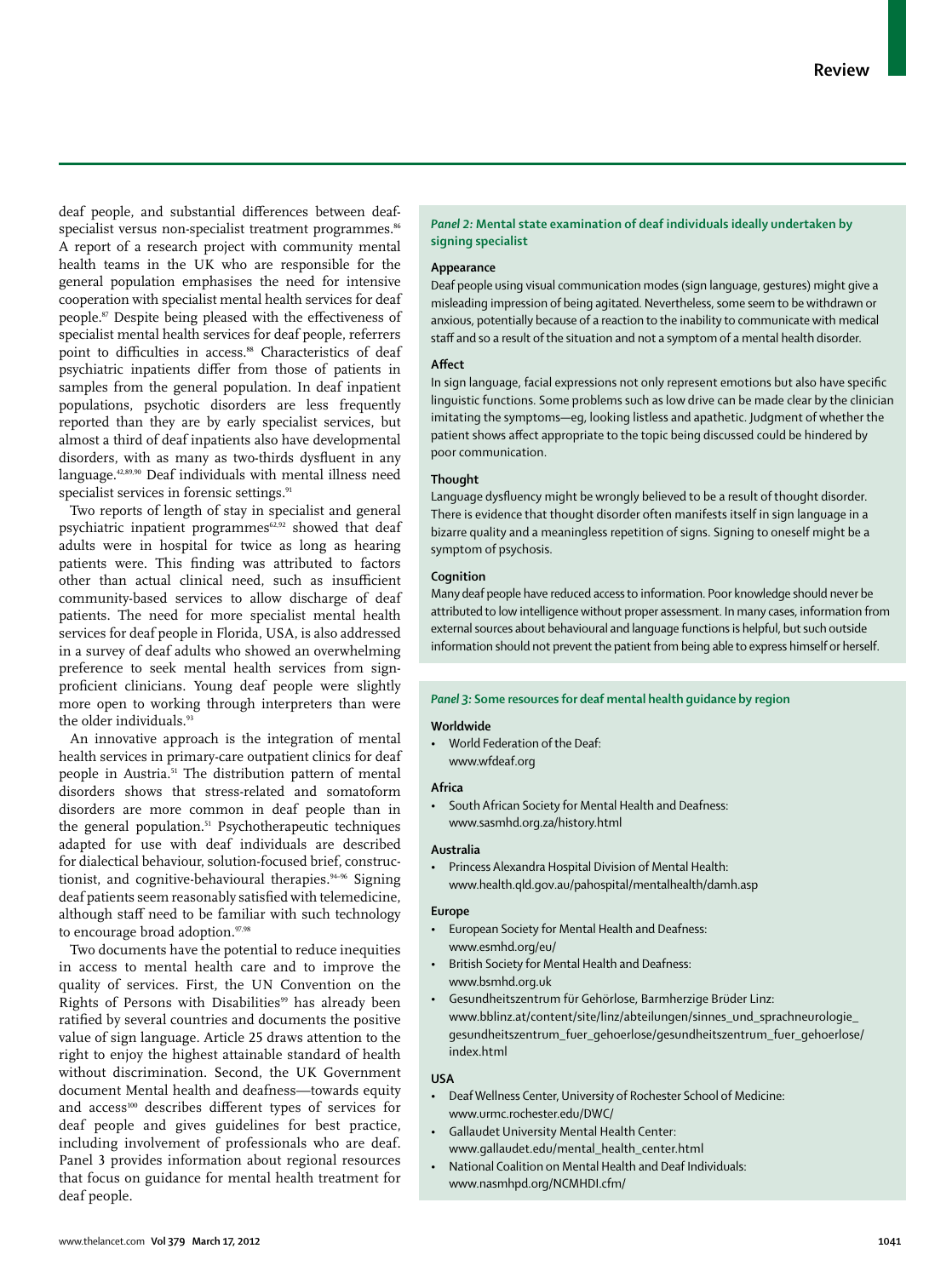

### *Figure:* **Burden of mental health problems on deaf people**

The burden of mental health problems is symbolised by rucksacks, which everyone carries and from which they seek relief. The rucksacks of deaf people are bigger but the entrance to services is smaller, because accessibility is poor.

## **Implications**

Despite a shortage of epidemiological and serviceeffectiveness studies of mental health and deafness, there is ample evidence for higher rates of mental health problems in people who are deaf than in hearing individuals. Research into associated factors emphasises the heterogeneity of mental health problems in deaf people and helps clinicians to understand the individual patient. These findings can also guide preventive measures. Newborn hearing screening must be used to allow parents and children to develop effective family communication. Whatever medical and educational resources are available, prevention of abuse should be the highest priority.

The comparison between the diagnostic patterns of deaf people in psychiatric settings and data for samples from the deaf community draws attention to the need for differentiated services. Individuals with mental health problems associated with intellectual disabilities and severe language deprivation benefit from multidisciplinary, highly specialised services and appropriate living environments that guarantee best possible communication. By contrast, data for deaf communities show high rates of common mental health disorders, with difficulties in getting access to health and little knowledge of health issues caused by communication problems (figure). For this group of signing deaf people, the slogan "no health without mental health"<sup>101</sup> can be reversed, because they cannot possibly get help for mental health problems when barriers restrict access to general health care.

#### **Contributors**

All authors contributed to the search strategy, synthesis of information identified in the search, writing and editing of the manuscript, and approved the final version.

### **Conflicts of interest**

We declare that we have no conflicts of interest**.**

### **Acknowledgments**

We thank Paul Fellinger, Alexa Kuenburg, Anika Smeijers, and Brigitte Wildner for providing data and references or undertaking searches for the review; and Sir David Goldberg for commenting on drafts and for advice when we were finalising the report.

#### **References**

- Agrawal Y, Platz EA, Niparko JK. Prevalence of hearing loss and differences by demographic characteristics among US adults: data from the National Health and Nutrition Examination Survey, 1999–2004. *Arch Intern Med* 2008; **168:** 1522–30.
- 2 Béria JU, Raymann BC, Gigante LP, et al. Hearing impairment and socioeconomic factors: a population-based survey of an urban locality in southern Brazil. *Rev Panam Salud Publica* 2007; **21:** 381–87.
- 3 WHO. Deafness and hearing impairment. April, 2010. http://www. who.int/mediacentre/factsheets/fs300/en/index.html (accessed April 26, 2011).
- 4 Bubbico L, Rosano A, Spagnolo A. Prevalence of prelingual deafness in Italy. *Acta Otorhinolaryngol Ital* 2007; **27:** 17–21.
- 5 Mitchell RE. How many deaf people are there in the United States? Estimates from the Survey of Income and Program Participation. *J Deaf Stud Deaf Educ* 2006; **11:** 112–19.
- 6 Kral A, O'Donoghue GM. Profound deafness in childhood. *N Engl J Med* 2010; **363:** 1438–50.
- 7 Padden C, Humphries T. Inside deaf culture. Cambridge, MA: Harvard University Press, 2006.
- Hauser PC, O'Hearn A, McKee M, Steider A, Thew D. Deaf epistemology: deafhood and deafness. *Am Ann Deaf* 2010; **154:** 486–96.
- 9 Bridgman G, Macpherson B, Rako M, Campbell J, Manning V, Norman-Kelly T. A national epidemiological survey of mental illness in the New Zealand Deaf community. In: Hjortsö T, von der Lieth L, Carlsen C, eds. Mental health services for deaf people: a worldwide perspective. Devon, UK: European Society for Mental Health and Deafness, 2000: 216–34.
- 10 de Graaf R, Bijl RV. Determinants of mental distress in adults with a severe auditory impairment: differences between prelingual and postlingual deafness. *Psychosom Med* 2002; **64:** 61–70.
- 11 Fellinger J, Holzinger D, Dobner U, et al. Mental distress and quality of life in a deaf population. *Soc Psychiatry Psychiatr Epidemiol* 2005; **40:** 737–42.
- Kvam MH, Loeb M, Tambs K. Mental health in deaf adults: symptoms of anxiety and depression among hearing and deaf individuals. *J Deaf Stud Deaf Educ* 2007; **12:** 1–7.
- 13 Hindley P. Child and adolescent psychiatry. In: Hindley P, Kitson N, eds. Mental health and deafness. London: Whurr Publishers, 2000: 42–74.
- 14 van Gent T, Goedhart AW, Hindley PA, Treffers PD. Prevalence and correlates of psychopathology in a sample of deaf adolescents. *J Child Psychol Psychiatry* 2007; **48:** 950–58.
- 15 Fellinger J, Holzinger D, Sattel H, Laucht M. Mental health and quality of life in deaf pupils. *Eur Child Adolesc Psychiatry* 2008; **17:** 414–23.
- 16 Fellinger J, Holzinger D, Sattel H, Laucht M, Goldberg D. Correlates of mental health disorders among children with hearing impairments. *Dev Med Child Neurol* 2009; **51:** 635–41.
- 17 Dammeyer J. Psychosocial development in a Danish population of children with cochlear implants and deaf and hard-of-hearing children. *J Deaf Stud Deaf Educ* 2010; **15:** 50–58.
- 18 Stevenson J, McCann DC, Law CM, et al. The effect of early confirmation of hearing loss on the behaviour in middle childhood of children with bilateral hearing impairment. *Dev Med Child Neurol* 2011; **53:** 269–74.
- 19 Brown AS, Cohen P, Greenwald S, Susser E. Nonaffective psychosis after prenatal exposure to rubella. *Am J Psychiatry* 2000; **157:** 438–43.
- 20 Morzaria S, Westerberg BD, Kozak FK. Systematic review of the etiology of bilateral sensorineural hearing loss in children. *Int J Pediatr Otorhinolaryngol* 2004; **68:** 1193–98.
- Korver AM, Admiraal RJ, Kant SG, et al. Causes of permanent childhood hearing impairment. *Laryngoscope* 2011; **121:** 409–16.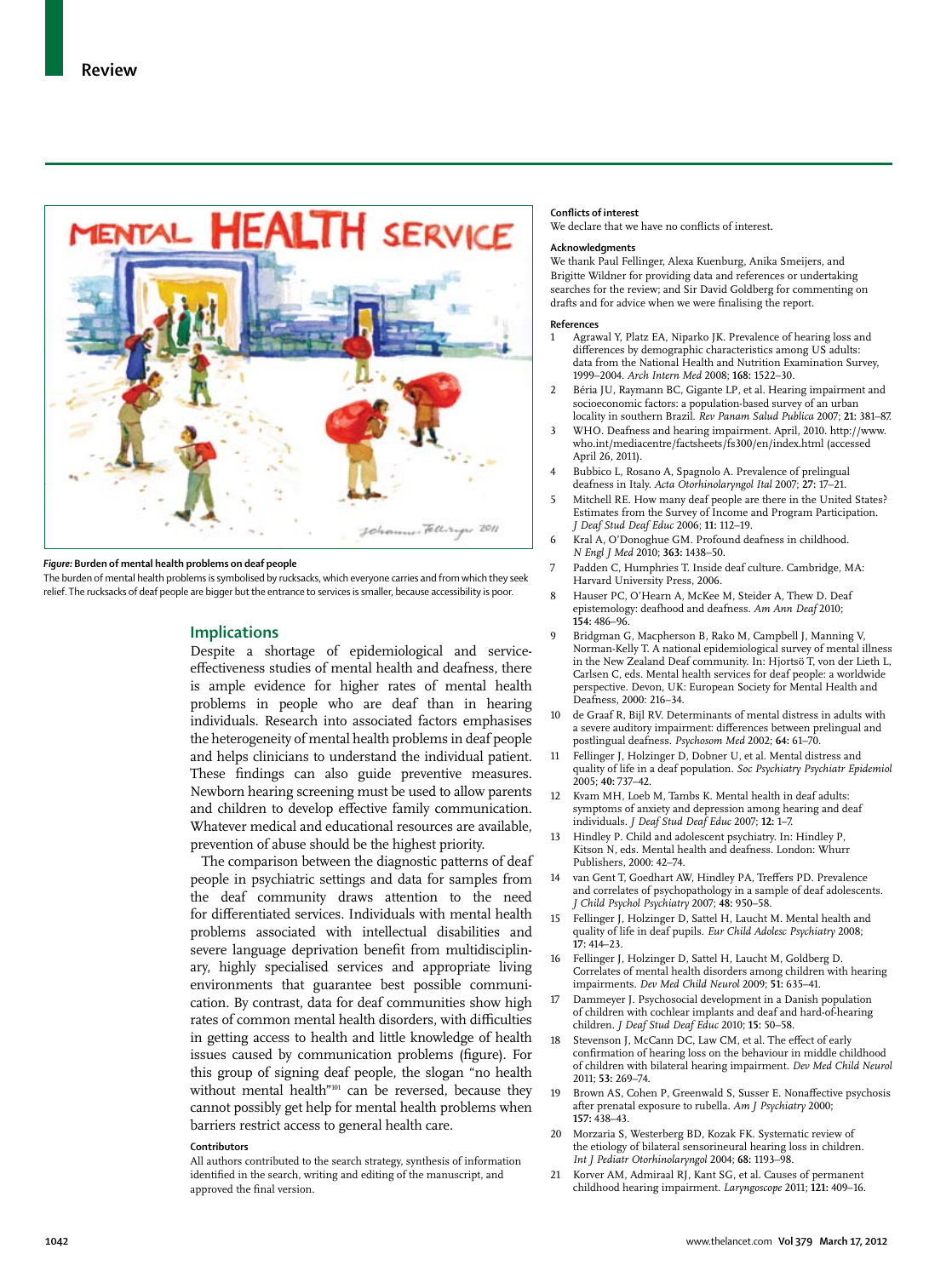- 22 Gallaudet Research Institute. Regional and national summary report of data from the 2007–08 annual survey of deaf and hard of hearing children and youth. Washington, DC: GRI, Gallaudet University, 2008.
- 23 Van Naarden K, Decouflé P, Caldwell K. Prevalence and characteristics of children with serious hearing impairment in metropolitan Atlanta, 1991–1993. *Pediatrics* 1999; **103:** 570–75.
- 24 Stevenson J, McCann D, Watkin P, Worsfold S, Kennedy CR, on behalf of the Hearing Outcomes Study Team. The relationship between language development and behaviour problems in children with hearing loss. *J Child Psychol Psychiatry* 2010; **51:** 77–83.
- 25 Hintermair M. Prevalence of socioemotional problems in deaf and hard of hearing children in Germany. *Am Ann Deaf* 2007; **152:** 320–30.
- 26 Polat F. Factors affecting psychosocial adjustment of deaf students. *J Deaf Stud Deaf Educ* 2003; **8**: 325–39.
- Pisoni DB, Conway CM, Kronenberger WG, Horn DL, Karpicke J, Henning SC. Efficacy and effectiveness of cochlear implants in deaf children. In: Marschark M, Hauser PC, eds. Deaf cognition. Oxford, NY: Oxford University Press, 2008.
- 28 Koo D, Crain K, LaSasso C, Eden GF. Phonological awareness and short-term memory in hearing and deaf individuals of different communication backgrounds. *Ann N Y Acad Sci* 2008; **1145**: 83–99.
- 29 Dillon CM, Cleary M, Pisoni DB, Carter AK. Imitation of nonwords by hearing-impaired children with cochlear implants: segmental analyses. *Clin Linguist Phon* 2004; **18:** 39–55.
- 30 Damen GW, Beynon AJ, Krabbe PF, Mulder JJ, Mylanus EA. Cochlear implantation and quality of life in postlingually deaf adults: long-term follow-up. *Otolaryngol Head Neck Surg* 2007; **136:** 597–604.
- 31 Hirschfelder A, Gräbel S, Olze H. The impact of cochlear implantation on quality of life: the role of audiologic performance and variables. *Otolaryngol Head Neck Surg* 2008; **138:** 357–62.
- 32 Niparko JK, Tobey EA, Thal DJ, et al. Spoken language development in children following cochlear implantation. *JAMA* 2010; **303:** 1498–506.
- Warner-Czyz AD, Loy B, Roland PS, Tong L, Tobey EA. Parent versus child assessment of quality of life in children using cochlear implants. *Int J Pediatr Otorhinolaryngol* 2009; **73:** 1423–29.
- 34 Huttunen K, Rimmanen S, Vikman S, et al. Parents' views on the quality of life of their children 2–3 years after cochlear implantation. *Int J Pediatr Otorhinolaryngol* 2009; **73:** 1786–94.
- 35 Warner-Czyz AD, Loy B, Tobea EA, Nakonezny P, Roland PS. Health-related quality of life in children and adolescents who use cochlear implant. *Int J Pediatr Otorhinolaryngol* 2011; **75:** 95–105.
- Percy-Smith L, Cayé-Thomasen P, Gudman M, Jensen JH, Thomsen J. Self-esteem and social well-being of children with cochlear implant compared to normal-hearing children. *Int J Pediatr Otorhinolaryngol* 2008; **72:** 1113–20.
- 37 Boothroyd A, Geers AE, Moog JS. Practical implications of cochlear implants in children. *Ear Hear* 1991; **12** (suppl 4)**:** 81S–89S.
- 38 Paul P. Literacy and deafness: the development of reading, writing, and literate thought. Needham Heights, MA: Allyn and Bacon, 1998.
- 39 Traxler CB. The Stanford Achievement Test, 9th edition: national norming and performance standards for deaf and hard-of-hearing students. *J Deaf Stud Deaf Educ* 2000; **5:** 337–48.
- Geers AE, Nicholas JG, Sedey AL. Language skills of children with early cochlear implantation. *Ear Hear* 2003; **24** (suppl 1)**:** 46S–58S.
- 41 Fellinger J, Holzinger D, Beitel C, Laucht M, Goldberg DP. The impact of language skills on mental health in teenagers with hearing impairments. *Acta Psychiatr Scand* 2009; **120:** 153–59.
- Black PA, Glickman NS. Demographics, psychiatric diagnoses, and other characteristics of North American Deaf and hard-of-hearing inpatients. *J Deaf Stud Deaf Educ* 2006; **11:** 303–21.
- 43 Sinkkonen J. Evaluation of mental health problems among Finnish hearing impaired children. *Psychiatr Fenn* 1994; **25:** 52–65.
- Hintermair M. Self-esteem and satisfaction with life of deaf and hard-of-hearing people—a resource-oriented approach to identity work. *J Deaf Stud Deaf Educ* 2008; **13:** 278–300.
- 45 Pipp-Siegel S, Biringen Z. Assessing the quality of relationships between parents and children: the emotional availability scales. *Volta Rev* 1998; **100:** 237–49.
- 46 Pressman L, Pipp-Siegel S, Yoshinaga-Itano C, Kubicek L, Emde RN. A comparison of the links between emotional availability and language gain in young children with and without hearing loss. *Volta Rev* 2000; **100:** 251–77.
- Hintermair M. Parental resources, parental stress, and socioemotional development of deaf and hard of hearing children. *J Deaf Stud Deaf Educ* 2006; **11:** 493–513.
- Keilmann A, Limberger A, Mann WJ. Psychological and physical well-being in hearing-impaired children. *Int J Pediatr Otorhinolaryngol* 2007; **71:** 1747–52.
- Jambor E, Elliott M. Self-esteem and coping strategies among deaf students. *J Deaf Stud Deaf Educ* 2005; **10:** 63–81.
- 50 Fellinger J, Holzinger D, Gerich J, Goldberg D. Mental distress and quality of life in the hard of hearing. *Acta Psychiatr Scand* 2007; **115:** 243–45.
- 51 Fellinger J, Holzinger D, Schoberberger R, Lenz G. Psychosocial characteristics of deaf people: evaluation of data from a special outpatient clinic for the deaf. *Nervenarzt* 2005; **76:** 43–51 (in German).
- 52 Rydberg E, Gellerstedt LC, Danermark B. The position of the deaf in the Swedish labor market. *Am Ann Deaf* 2010; **155**: 68–77.
- Sullivan PM, Knutson JF. Maltreatment and disabilities: a population-based epidemiological study. *Child Abuse Negl* 2000; **24:** 1257–73.
- 54 Gilbert R, Widom CS, Browne K, Fergusson D, Webb E, Janson S. Burden and consequences of child maltreatment in high-income countries. *Lancet* 2009; **373:** 68–81.
- 55 McLaughlin KA, Green JG, Gruber MJ, Sampson NA, Zaslavsky AM, Kessler RC. Childhood adversities and adult psychiatric disorders in the national comorbidity survey replication II: associations with persistence of DSM-IV disorders. *Arch Gen Psychiatry* 2010; **67:** 124–32.
- 56 Kvam MH. Sexual abuse of deaf children: a retrospective analysis of the prevalence and characteristics of childhood sexual abuse among deaf adults in Norway. *Child Abuse Negl* 2004; **28:** 241–51.
- Barnett S, Klein JD, Pollard RQ, et al. Community participatory research to identity health inequities with deaf sign language users. *Am J Public Health* 2011; **101:** 2235–38.
- 58 Knutson JF, Johnson CR, Sullivan PM. Disciplinary choices of mothers of deaf children and mothers of normally hearing children. *Child Abuse Negl* 2004; **28:** 925–37.
- Tambs K, Moum T. How well can a few questionnaire items indicate anxiety and depression? *Acta Psychiatr Scand* 1993; **87:** 364–67.
- 60 Werngren-Elgström M, Dehlin O, Iwarsson S. Aspects of quality of life in persons with pre-lingual deafness using sign language: subjective wellbeing, ill-health symptoms, depression and insomnia. *Arch Gerontol Geriatr* 2003; **37:** 13–24.
- 61 Titus JC, Schiller JA, Guthmann D. Characteristics of youths with hearing loss admitted to substance abuse treatment. *J Deaf Stud Deaf Educ* 2008; **13:** 336–50.
- 62 Landsberger SA, Diaz DR. Inpatient psychiatric treatment of deaf adults: demographic and diagnostic comparisons with hearing inpatients. *Psychiatr Serv* 2010; **61:** 196–99.
- 63 Barker DH, Quittner AL, Fink NE. Predicting behavior problems in deaf and hearing children: the influences of language, attention, and parent-child communication. *Dev Psychopathol* 2009; **21:** 373–92.
- Pollard R. 100 years in psychology and deafness: a centennial retrospective. *JADARA* 1993; **26:** 32–45.
- 65 Thewissen V, Myin-Germeys I, Bentall R, de Graaf R, Vollebergh W, van Os J. Hearing impairment and psychosis revisited. *Schizophr Res* 2005; **76:** 99–103.
- 66 Stefanis N, Thewissen V, Bakoula C, van Os J, Myin-Germeys I. Hearing impairment and psychosis: a replication in a cohort of young adults. *Schizophr Res* 2006; **85:** 266–72.
- 67 Thacker AJ. Formal communication disorder: sign language in deaf people with schizophrenia. *Br J Psychiatry* 1994; **165:** 818–23.
- Landsberger SA, Diaz DR. Identifying and assessing psychosis in deaf psychiatric patients. *Curr Psychiatry Rep* 2011; **13:** 198–202.
- 69 Jure R, Rapin I, Tuchman RF. Hearing-impaired autistic children. *Dev Med Child Neurol* 1991; **33:** 1062–72.
- Steinberg A, Barnett S, Meador HE, Wiggins E, Zazove P. Health care system accessibility: experiences and perceptions of deaf people. *J Gen Intern Med* 2006; **21:** 260–66.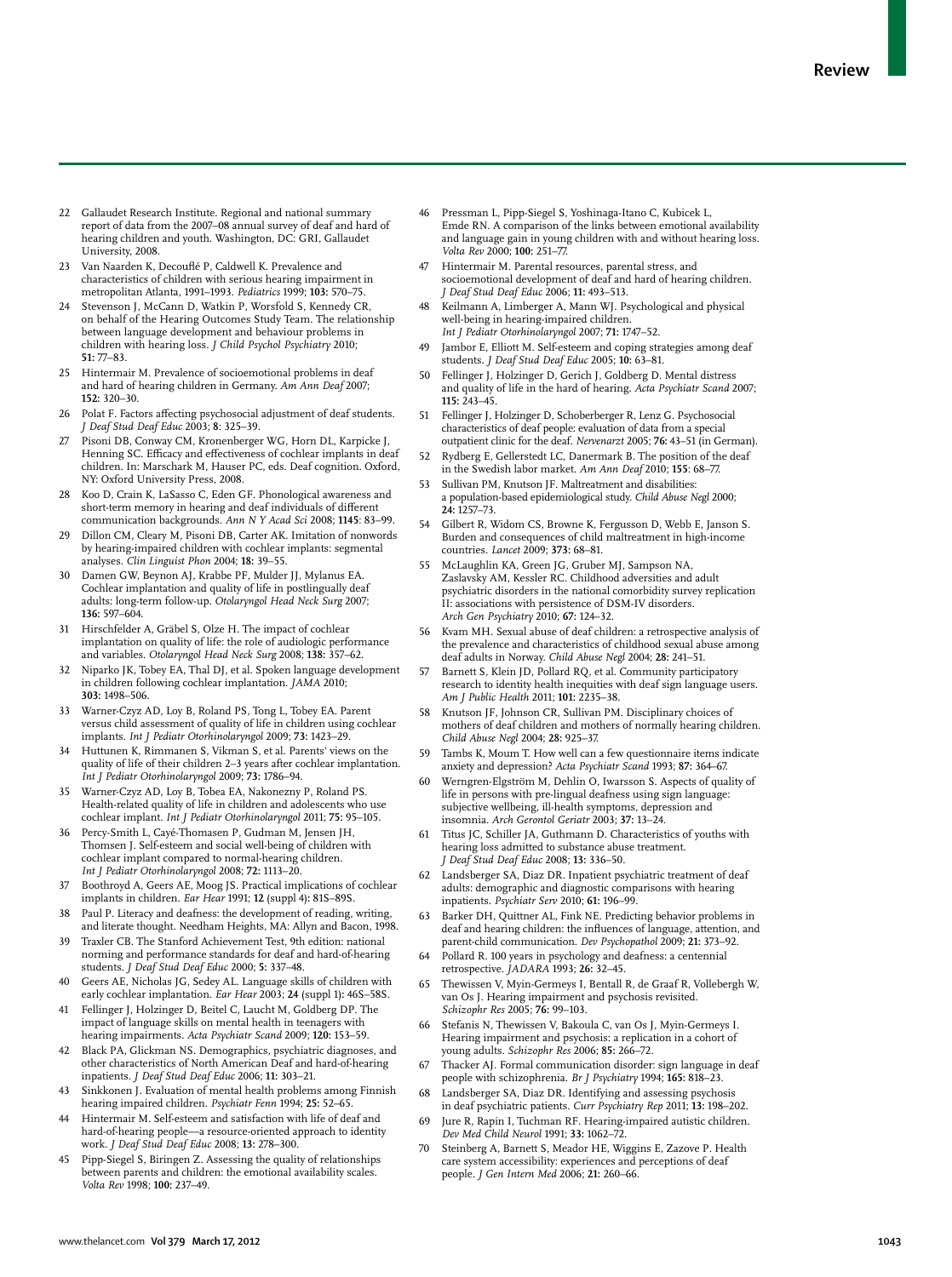- 71 Middleton A, Turner GH, Bitner-Glindzicz M, et al. Preferences for communication in clinic from deaf people: a cross-sectional study. *J Eval Clin Pract* 2010; **16:** 811–17.
- 72 MacKinney TG, Walters D, Bird GL, Nattinger AB. Improvements in preventive care and communication for deaf patients: results of a novel primary health care program. *J Gen Intern Med* 1995; **10:** 133–37.
- 73 Margellos-Anast H, Estarziau M, Kaufman G. Cardiovascular disease knowledge among culturally Deaf patients in Chicago. *Prev Med* 2006; **42:** 235–39.
- Pollard RQ, Barnett S. Health-related vocabulary knowledge among deaf adults. *Rehabil Psychol* 2009; **54:** 182–85.
- 75 Dean RK, Pollard RQ. Consumers and service effectiveness in interpreting work: a practice profession perspective. In: Marschark M, Peterson R, Winston E, eds. Interpreting and interpreter education: directions for research and practice. New York, NY: Oxford University Press, 2005: 259–82.
- 76 Glickman N. Do you hear voices? Problems in assessment of mental status in deaf persons with severe language deprivation. *J Deaf Stud Deaf Educ* 2007; **12:** 127–47.
- Brauer BA, Braden JP, Pollard RQ, Hardy-Braz ST. Deaf and hard of hearing people. In: Sandoval J, Frisby C, Geisinger KF, Scheuneman J, Ramos Grenier J, eds. Test interpretation and diversity; achieving equity in assessment. Washington, DC: American Psychological Association, 1998: 297–315.
- 78 Goldberg DP. The detection of psychiatric illness by questionnaire. London: Oxford University Press, 1972.
- 79 Brauer BA. Adequacy of a translation of the MMPI into American Sign Language for use with deaf individuals: linguistic equivalency issues. *Rehabil Psychol* 1993; **38:** 247–60.
- 80 Fellinger J, Holzinger D, Dobner U, et al. An innovative and reliable way of measuring health-related quality of life and mental distress in the deaf community. *Soc Psychiatry Psychiatr Epidemiol* 2005; **40:** 245–50.
- 81 Zazove P, Meador HE, Aikens JE, Nease DE, Gorenflo DW. Assessment of depressive symptoms in deaf persons. *J Am Board Fam Med* 2006; **19:** 141–47*.*
- 82 Cornes A, Rohan MJ, Napier J, Rey JM. Reading the signs: impact of signed versus written questionnaires on the prevalence of psychopathology among deaf adolescents. *Aust N Z J Psychiatry* 2006; **40:** 665–73.
- 83 Munro L, Rodwell J. Validation of an Australian sign language instrument of outcome measurement for adults in mental health settings. *Aust N Z J Psychiatry* 2009; **43:** 332–39.
- Pollard RQ, DeMatteo A, Lentz E, Rediess E. A prose recall test using stories in American Sign Language. *Rehabil Psychol* 2007; **52:** 11–24.
- 85 Pollard RQ, Rediess S, DeMatteo A. Development and validation of the Signed Paired Associates Test. *Rehabil Psychol* 2005; **50:** 258–65*.*
- 86 Vernon M, Leigh IW. Mental health services for people who are deaf. *Am Ann Deaf* 2007; **152:** 374–81.
- Thomas C, Cromwell J, Miller H. Community Mental Health Teams´ perspectives on providing care for Deaf people with severe mental illness. *J Ment Health* 2006; **15:** 301–13*.*
- 88 Beresford B, Clarke S, Greco V. Referrers' use and views of specialist mental health services for deaf children and young people in England. *J Ment Health* 2010; **19:** 193–201.
- 89 Denmark JC. A study of 250 patients referred to a department of psychiatry for the deaf. *Br J Psychiatry* 1985; **146:** 282–86.
- 90 Haskins BG. Serving deaf adult psychiatric inpatients. *Psychiatr Serv* 2004; **55:** 439–41.
- 91 O'Rourke S, Grewer G. Assessment of Deaf people in forensic mental health settings: a risky business! *J Forensic Psychiatry* 2005; **16:** 671–84.
- 92 Baines D, Patterson N, Austen S. An investigation into the length of hospital stay for deaf mental health service users. *J Deaf Stud Deaf Educ* 2010; **15:** 179–84.
- Feldman DM, Gum A. Multigenerational perceptions of mental health services among deaf adults in Florida. *Am Ann Deaf* 2007; **152:** 391–97.
- 94 O'Hearn AM, Pollard RQ. Modifying dialectical behavior therapy for deaf individuals. *Cogn Behav Pract* 2006; **15:** 400–14.
- 95 Estrada B, Beyebach M. Solution-focused therapy with depressed deaf persons. *J Fam Psychother* 2007; **18:** 45–63.
- 96 Munro L, Knox M, Lowe R. Exploring the potential of constructionist therapy: deaf clients, hearing therapists and a reflecting team. *J Deaf Stud Deaf Educ* 2008; **13:** 307–23.
- 97 Guarnaris MJ, Leigh IW. Comparison of face-to-face and video-mediated communication with deaf individuals: implications for telepsychotherapy. *JADARA* 2004; **37:** 20–42.
- Wilson JA, Wells MG. Telehealth and the deaf: a comparison study. *J Deaf Stud Deaf Educ* 2009; **14:** 386–402.
- 99 UN. Convention on the rights of persons with disabilities. 2006. http://www.un.org/disabilities/convention/conventionfull.shtml (accessed April 27, 2011).
- 100 Department of Health. Mental health and deafness—towards equity and access: best practice guidance. 2005. http://www.dh.gov.uk/ prod\_consum\_dh/groups/dh\_digitalassets/@dh/@en/documents/ digitalasset/dh\_4104005.pdf (accessed April 27, 2011).
- 101 Prince M, Patel V, Saxena S, et al. No health without mental health. *Lancet* 2007; **370:** 859–77.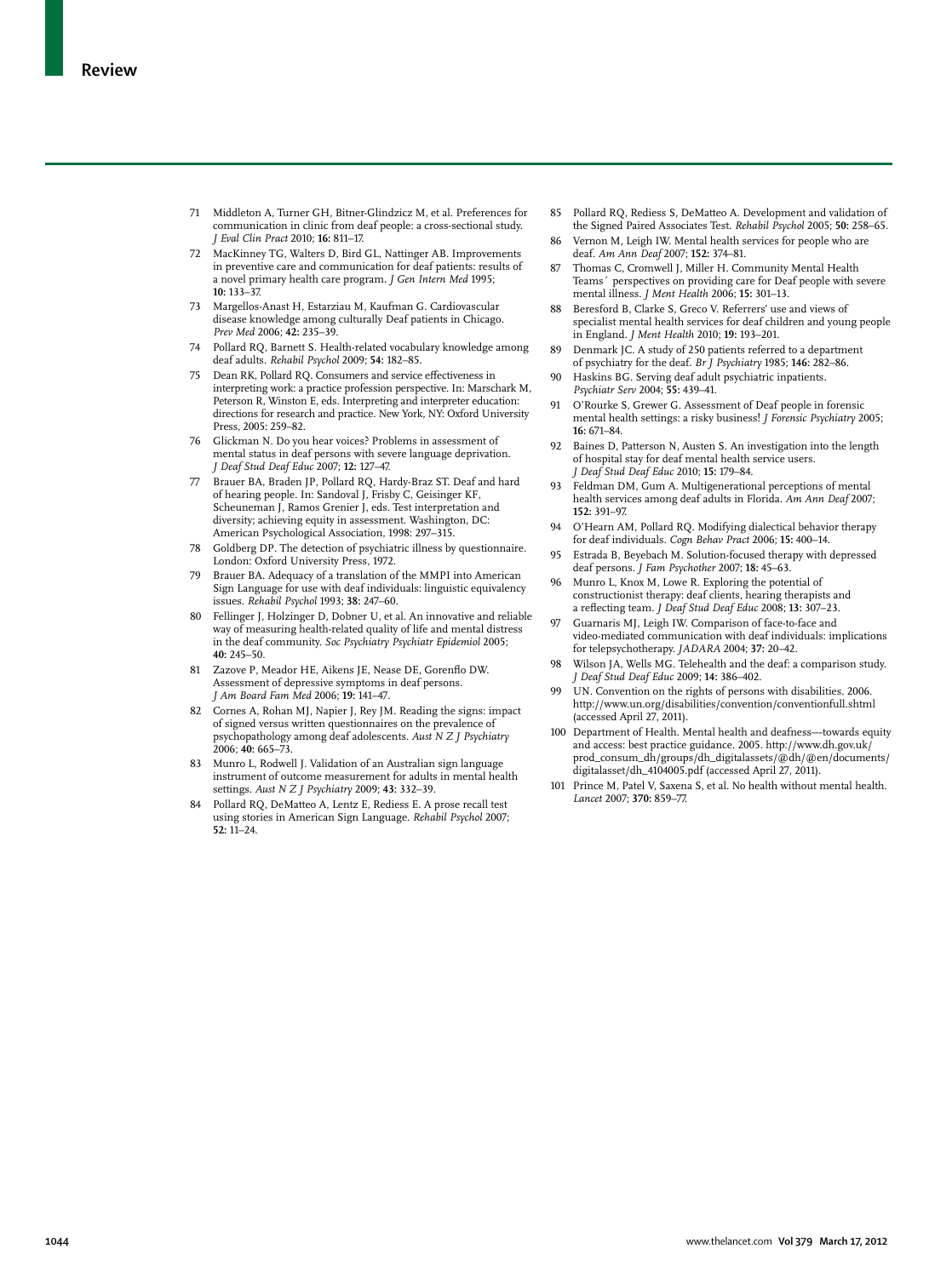# **Comment**

# **Deafness might damage your health**

One in seven people in the UK are deaf, most of whom are hard of hearing.<sup>1</sup> About 70 000 of these individuals are profoundly deaf, either from birth or before acquiring speech. Most communicate through British Sign Language (BSL) as their first or preferred language, rather than spoken English. These individuals together form the Deaf community, with their own language, culture, and history.<sup>2</sup>

People from the Deaf community encounter many barriers in the health-care system and often have bad experiences, usually because of poor communication. Most health-care workers have little experience of signlanguage users because few are in the public eye or are health-care professionals. Ignorance leads to negative attitudes, and patients from the Deaf community endure both individual and institutional discrimination.<sup>1</sup> Clinicians regarding BSL users as disabled come across as patronising,<sup>3</sup> and entries are still seen in patients' medical records stating that a full history has not been taken because the patient is deaf.

In The Lancet, Johannes Fellinger and colleagues<sup>4</sup> review the extensive evidence of mental health problems in deaf people, which are substantially more common than in hearing populations. Many anecdotes of poorer physical health in people from the Deaf community exist, but there are no robust studies. Research is needed to establish whether people from the Deaf community have poorer health than do hearing individuals, and to explore underlying causes.

Poor communication in a consultation can lead to medical error. Reliance on lip-reading is inadequate, because lip-readers understand only part of a conversation and use guesswork to fill gaps. Communicating through a series of handwritten notes is an unsatisfactory substitute for a full consultation, not least because people from the Deaf community have often had poor-quality education, and many have lower-than-average literacy.

A qualified interpreter should be present in a consultation between a clinician and a patient who uses BSL to enable full communication for both professional and patient. Without an interpreter, the clinician cannot make an adequate clinical assessment or explain the diagnosis and treatment, and the patient is denied the opportunity to discuss his or her concerns. However, interpreters are scarce and advance booking is necessary, so they are often

unavailable for appointments with family doctors or for See **Editorial** page 977 emergencies. Therefore, patients frequently rely on family or friends to interpret, but few are qualified interpreters, and patients' autonomy and privacy are compromised. Online access to interpreters via computers and webcams has improved availability, particularly at short notice. Some services now provide 24 h cover.

A UK survey<sup>5</sup> showed that 77% of BSL users had difficulty communicating with hospital staff. 33% left consultations with their family doctor unsure about medication instructions or subsequently took the wrong doses. Reeves and colleagues<sup>6</sup> reported that BSL interpreters were present at 17% of consultations with a family doctor and 7% of those in hospital emergency departments. The study showed that people from the Deaf community have substantially poorer access to primary care and emergency services, and have difficulties at all stages of the healthcare process. The main causes were poor deaf awareness of doctors, nurses, and reception staff, and insufficient provision of interpreters. Nevertheless, 87% of family doctors feel that they can communicate effectively with their hard-of-hearing patients and those who use BSL.7 Most worryingly, however, 30% of BSL users avoid seeing their family doctor because of communication difficulties, thereby risking their health rather than facing another struggle with the health-care system*.* 5

Mainstream health promotion is done via speech and writing through radio, television, leaflets, and websites.



**Andrew Alexander consults with Paddy Ladd (left) via Pascale Maroney, a BSL/English interpreter**



See **Review** page 1037 For a **BSL translation of this Comment** see webvideo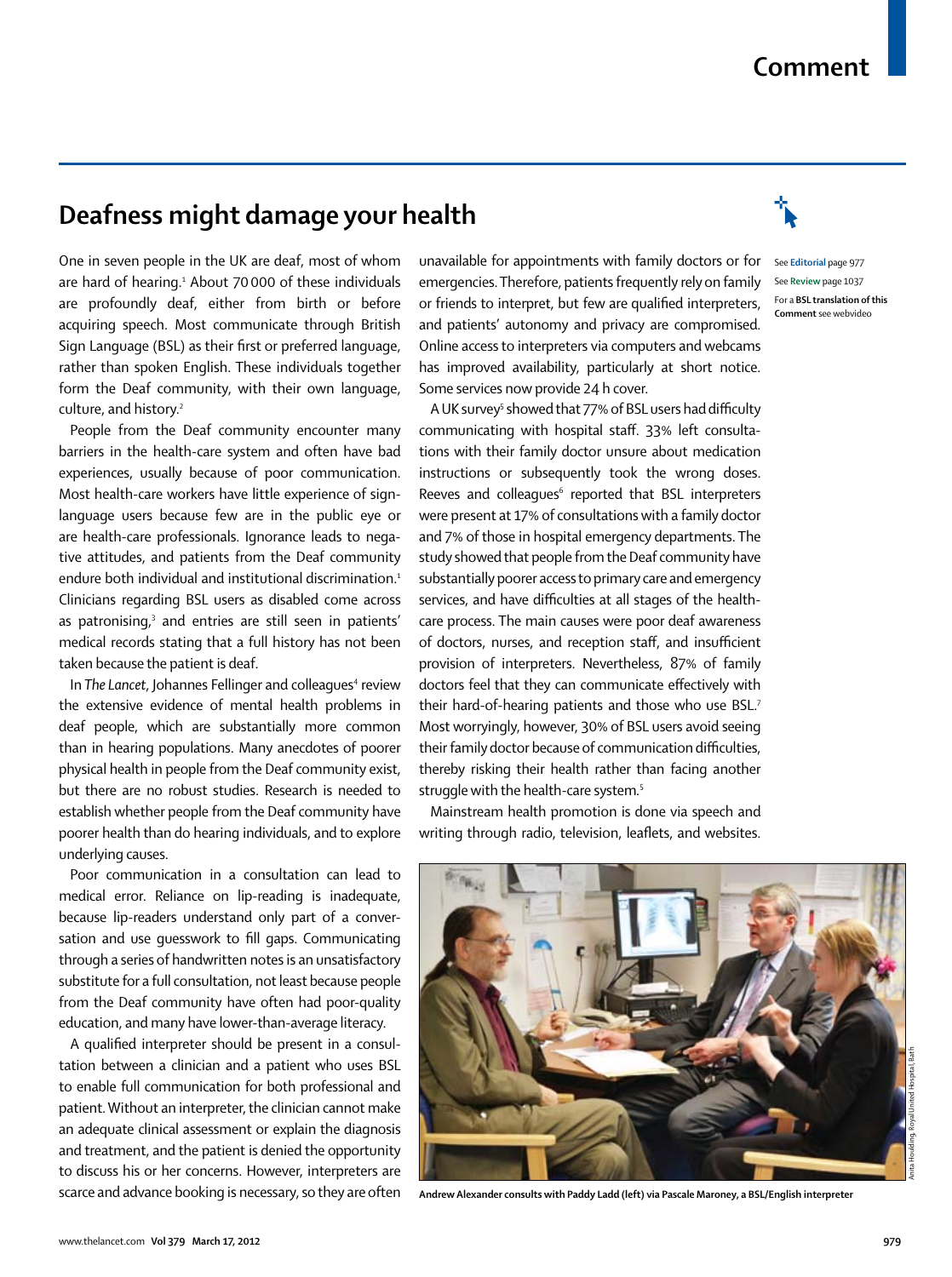Very little information is available in BSL, although patient-information leaflets are available in many foreign languages. Access for members of the Deaf community is mainly limited to the written word in leaflets, websites, and television subtitles; literacy issues can further reduce this access. A US study $^8$  showed that understanding and knowledge of AIDS and risk behaviours were lower in people from the Deaf community than in hearing participants. Other investigators noted that people from the Deaf community in Scotland were marginalised from health-promotion programmes.<sup>9</sup>

Marmot $10$  recorded a 7 year life-expectancy gap between the richest and poorest people in the UK. Other factors associated with poor health include unemployment and mental ill health.<sup>11</sup> People from the Deaf community are at risk of poorer health because of a combination of poor-quality education, three-fold higher unemployment than in hearing individuals, $12$  increased mental ill health,4 and decreased availability and accessibility of health information. This risk is compounded by poorer access to primary and secondary health-care provision. For example, reduced access to health information and care could mean that control of diabetes in patients from the Deaf community is inadequate, leading to increased risk of complications, such as blindness (which would be particularly devastating for people who rely on visual communication).

How then can we improve health care for the Deaf community? Good communication is the key, and small changes made by staff can make a big difference. Deafawareness training for all health-care staff is a priority and should be provided by people from the Deaf community in an interactive, thought-provoking way. The medical records of people from the Deaf community should be flagged with preferred communication methods, and longer appointments than usual should be scheduled. The UK Equality Act 2010 necessitates provision of an interpreter when it would enable or make it easier for people from the Deaf community to access the service; organisations should maintain up-to-date details of interpreting agencies including those which provide out-of-hours service for emergencies. Other reasonable adjustments are use of text messaging and email to book appointments and contact health-care staff. In the UK, deaf people can already contact ambulance services by text message. Patient information leaflets and government health advice should be available in BSL, with subtitles on DVDs and websites; the National Health Service could act as a national resource.

UK law clearly states that people from the Deaf community should have equal access to health $care$  services, but few examples of best practice<sup>1</sup> or recommendations exist.<sup>13,14</sup> National guidance cowritten by members of the Deaf community is needed. The health of people from the Deaf community should be targeted in the same way as that of other groups. For example, many recommendations of the report entitled No patient left behind,<sup>15</sup> which examined inequality of health-care access for minority ethnic groups, could be extended to the Deaf community. The Department of Health's programme<sup>16</sup> to improve access to family doctors included people from the Deaf community, and this work could be developed by ensuring that the National Health Service Commissioning Board and clinical commissioning groups specifically consider access to all health-care services.

Patients from the Deaf community have the same need for good communication and safe care as everyone else. Clinicians have a responsibility to recognise that communication is a two-way process, and that they need assistance to communicate with this group of patients. So what should you do when you meet your next patient from the Deaf community? Putting yourself in their shoes and asking them how best to communicate would be a good start.

# *\*Andrew Alexander, Paddy Ladd, Steve Powell*

Respiratory Unit, Royal United Hospital, Combe Park, Bath BA1 3NG, UK (AA); Centre for Deaf Studies, University of Bristol, UK (PL); and SignHealth, Beaconsfield, UK (SP) andrew.alexander@nhs.net

We declare that we have no conflicts of interest.

- 1 Middleton A, Niruban A, Girling G, Myint PK. Communicating in a healthcare setting with people who have a hearing loss. *BMJ* 2010; **341:** 726–29.
- Ladd P. Understanding Deaf culture—in search of Deafhood. Cleveden: Multilingual Matters, 2003.
- 3 The Lancet. Disability: beyond the medical model. *Lancet* 2009; **374:** 1793.
- Fellinger J, Holzinger D, Pollard R. Mental health of deaf people. *Lancet* 2012; **379:** 1037–44.
- 5 Royal National Institute for the Deaf. A simple cure: a national report into deaf and hard of hearing people's experiences of the National Health Service. London: Royal National Institute for the Deaf, 2004.
- 6 Reeves D, Kokoruwe B, Dobbins J, Newton V. Access to primary care and accident and emergency services for deaf people in the North West. Manchester: National Health Service Executive North West Research and Development Directorate, 2004.
- 7 Royal National Institute for the Deaf. Can you hear us? Deaf people's experience of social exclusion, isolation and prejudice. London: Royal National Institute for the Deaf, 1999.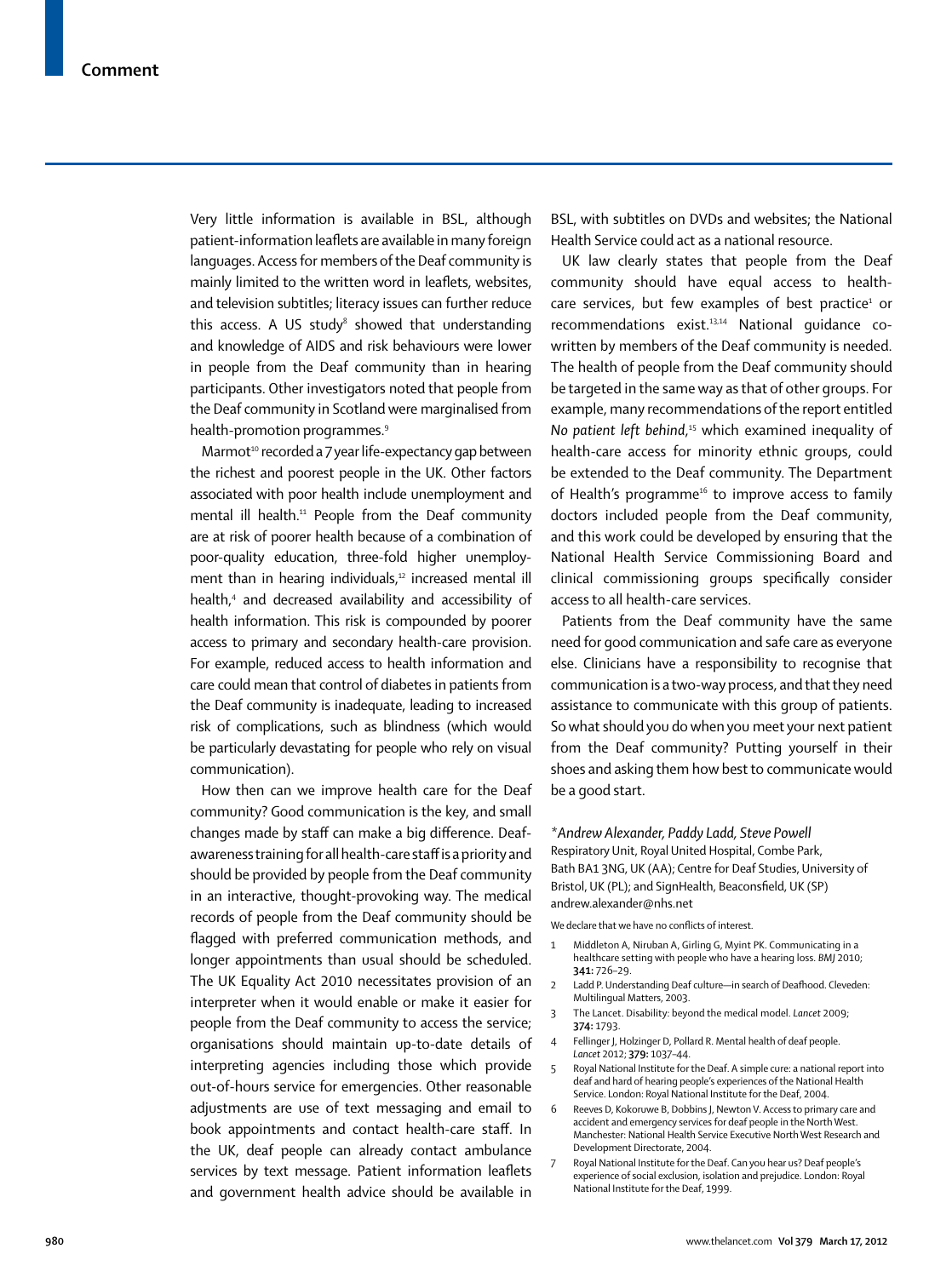- 8 Woodroffe T, Gorenflo DW, Meador HE, Zazove P. Knowledge and attitudes about AIDS among deaf and hard of hearing persons. *AIDS Care* 1998; **10:** 377–86.
- 9 Kyle J, Allsop L, Griggs M, Reynolds S, Macdonald J, Pullen G. Deaf health in Scotland: issues for deaf people in health promotion: report to the Health Education Board for Scotland. Bristol: University of Bristol Centre for Deaf Studies, 1996.
- 10 Marmot M. Strategic review of health inequalities in England post 2010. Fair society, healthy lives—the Marmot review. http://www. instituteofhealthequity.org/Content/FileManager/pdf/ fairsocietyhealthylives.pdf (accessed Dec 5, 2011).
- 11 Disability Rights Commission. Equal treatment: closing the gap: a formal investigation into physical health inequalities experienced by people with learning disabilities and/or mental health problems. Stratford-upon-Avon: Disability Rights Commission, 2006.
- 12 Department of Health. The GP patient survey. 2011. http://results. gp-patient.co.uk/report/6/rt3\_result.aspx (accessed Dec 3, 2011).
- 13 Barnett S, McKee M, Smith SR, Pearson TA. Deaf sign language users, health inequities, and public health: opportunity for social justice. *Prev Chronic Dis* 2011; **8:** 1–6.
- 14 Department of Health. Mental health and deafness—towards equity and access: best practice guidance. 2005. http://www.dh.gov.uk/prod\_ consum\_dh/groups/dh\_digitalassets/@dh/@en/documents/digitalasset/ dh\_4104005.pdf (accessed Dec 3, 2011).
- 15 Lakhani M. No patient left behind: how can we ensure world class primary care for black and minority ethnic people? London: Department of Health, 2008.
- 16 National Health Service Practice Management Network. Improving access, responding to patients. September, 2009. http://www.practicemanagement. org.uk/uploads/access\_guide/090702\_\_improving\_access\_responding\_to\_ patients\_final.pdf (accessed Dec 3, 2011).